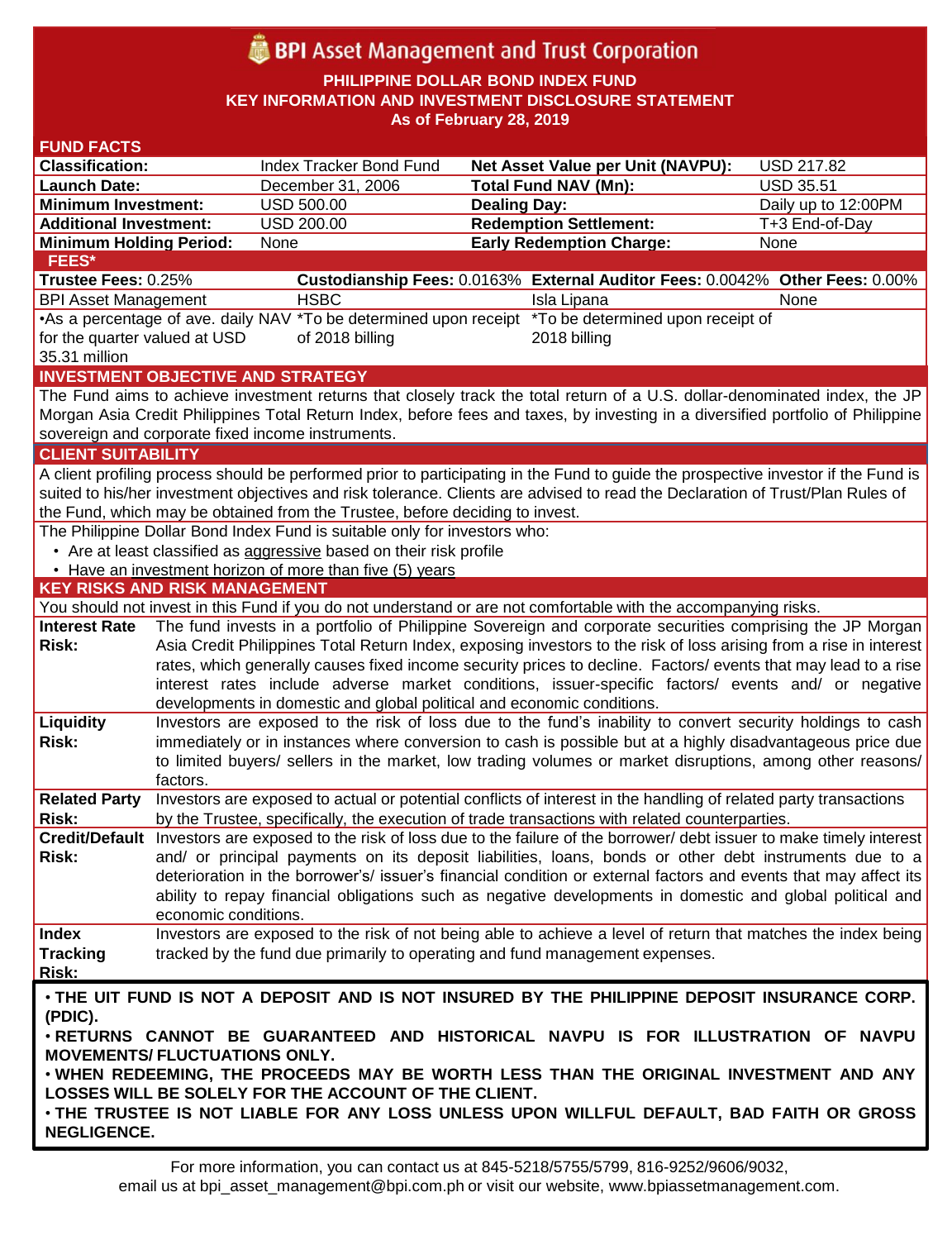## **FUND PERFORMANCE AND STATISTICS AS OF FEBRUARY 28, 2019**

(Purely for reference purposes and is not a guarantee of future results)



**Fund 0.88 4.59 4.23 5.31 7.79 117.82 Benchmark** 0.89 4.82 4.43 5.58 9.15 128.43

\*Benchmark is the JP Morgan Asia Credit Philippines Total Return

**Fund 5.31 2.80 2.53 2.97 4.37 6.61 Benchmark** 5.58 3.07 2.96 3.43 4.90 7.02

**Fund 3.00 -0.73 5.85 2.96 3.41 10.75 Benchmark** 3.04 -0.61 6.36 3.53 3.97 11.47

**1 mo 3 mo 6 mo 1YR 3YRS S.I.<sup>2</sup>**

**1YR 2YRS 3YRS 4YRS 5YRS S.I.**

**YTD 2018 2017 2016 2015 2014**

| <b>NAVPU over the past 12 months</b>   |               |
|----------------------------------------|---------------|
| Highest                                | 217.84        |
| Lowest                                 | 204.24        |
| <b>STATISTICS</b>                      |               |
| <b>Weighted Ave Duration (Yrs)</b>     | 7.25          |
| Volatility, Past 1 Year (%) 3          | 2.22          |
| Port. Weighted Yield to Maturity (%)   | 3.89          |
| <b>Current Number of Holdings</b>      | 47            |
| Tracking Error (3-Yr) <sup>4</sup> (%) | $0.2^{\circ}$ |

<sup>1</sup>Returns are net of fees.

<sup>2</sup>Since Inception

<sup>3</sup>Measures the degree to which the Fund fluctuates vis-à-vis its average return over a period of time.

<sup>4</sup>Measure of deviation between the Fund's return and benchmark returns. A lower number means the Fund's return is closely aligned with the benchmark. 5 Includes accrued income, investment securities purchased, accrued expenses, etc.

\*Declaration of Trust is available upon request through branch of account.

**TOP TEN HOLDINGS Name Maturity % of Fund** RoP Bonds 2/2/2030 8.44 RoP Bonds 1/14/2031 7.04 RoP Bonds 3/16/2025 6.76 RoP Bonds 2/2/2042 5.52 RoP Bonds 10/23/2034 4.88 RoP Bonds 3/1/2041 4.67 RoP Bonds 2/1/2028 4.62 RoP Bonds 1/20/2040 4.01 RoP Bonds 1/14/2029 3.43 RoP Bonds 1/21/2024 3.25 **PORTFOLIO COMPOSITION Allocation % of Fund** Government 66.66 Corporates 30.70 Cash 0.38 Time deposits and money market 1.27 Other receivables – net of liabilities<sup>5</sup>  $0.99$ **Maturity Profile** Cash and Less than 1 Year 3.21 Between 1 and 3 Years 9.91 Between 3 and 5 Years 20.30 Between 5 and 7 Years 15.30 Between 7 and 10 Years 11.08 More than 10 Years 40.19

### **RELATED PARTY TRANSACTIONS\***

**CUMULATIVE PERFORMANCE (%) <sup>1</sup>**

Index

**ANNUALIZED PERFORMANCE (%) <sup>1</sup>**

**CALENDAR YEAR PERFORMANCE (%) <sup>1</sup>**

The Fund has investments and trade transactions with BPI Asset Management and Trust Corporation (BPI AMTC):

Ayala Corporation - USD 0.69 million Bank of the Philippine Islands – USD 0.45 million

Investments in the said outlets were approved by the BPI AMTC's Board of Directors. Likewise, all related party transactions are conducted on an arm's length and best execution basis and within established limits.

\* Related party in accordance with BPI AMTC's internal policy.